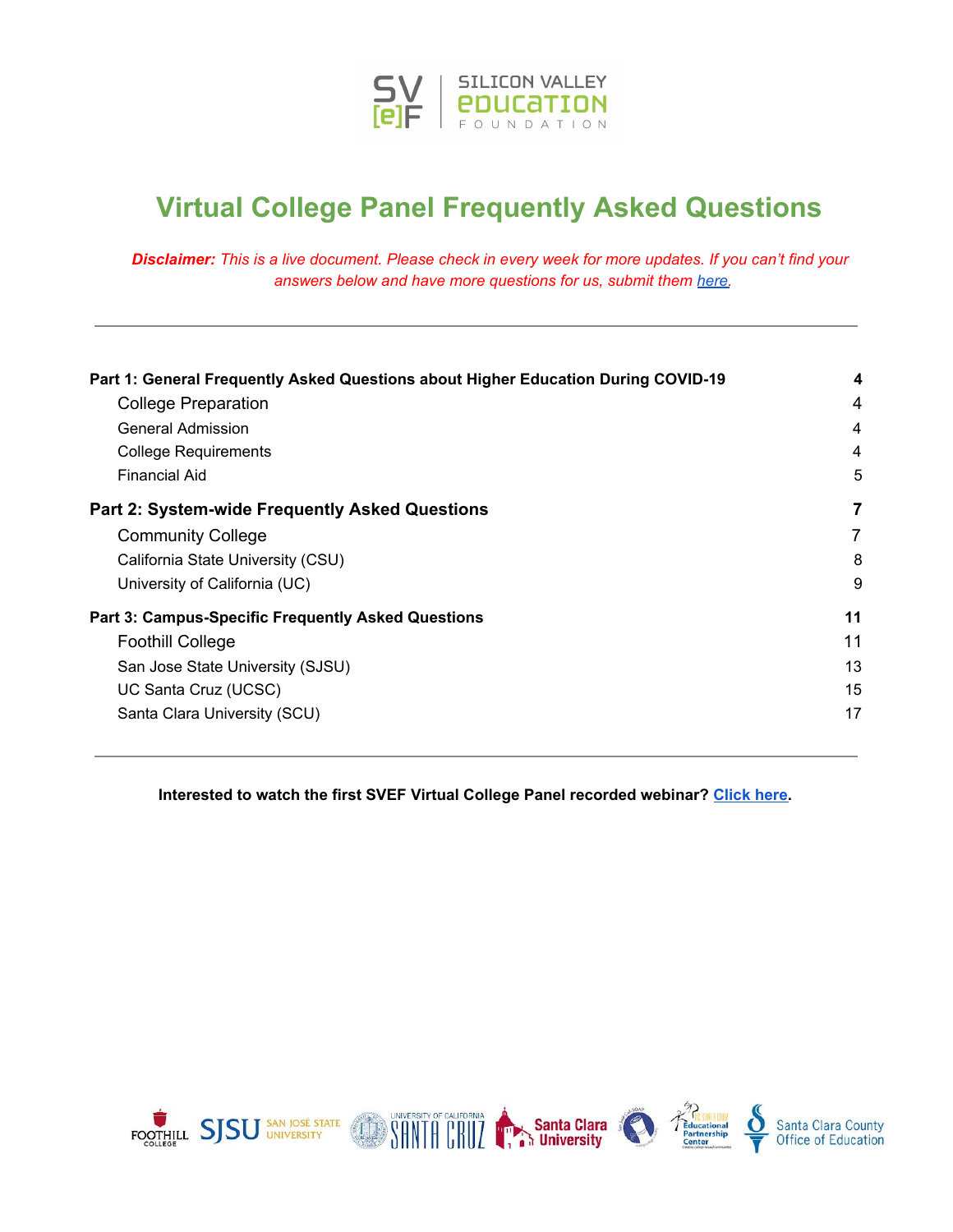

# First Year Admission/Intent to Enroll Deadlines for Fall 2020

# May 1st

- CSU Bakersfield
- Cal State Fullerton
- · Cal State Long Beach
- Cal State LA
- CSU Northridge
- · Stanislaus State
- Cal Poly San Luis Obispo
- Maritime Academy
- San Diego State
- UC Irvine
- UC Los Angeles
- UC Berkeley
- UC Merced
- UC Riverside
- UC San Diego
- · UC Santa Barbara

П

- UC Santa Cruz
- <span id="page-1-0"></span>• UC Davis

# June 1st

- · CSU Channel Islands
- Chico State
- CSU Dominguez Hills
- Humboldt State
- CSU Monterey Bay
- Cal Poly Ponoma
- Sacramento State
- Cal State San Bernardino
- San Francisco State
- CSU San Marcos
- San Jose State
- Cal State East Bay
- Sonoma State
- Fresno State

*Updated by San Jose [Cal-SOAP](https://calsoap.ucsc.edu/programs-services/programs.html) at UCSC on April 28, 2020.*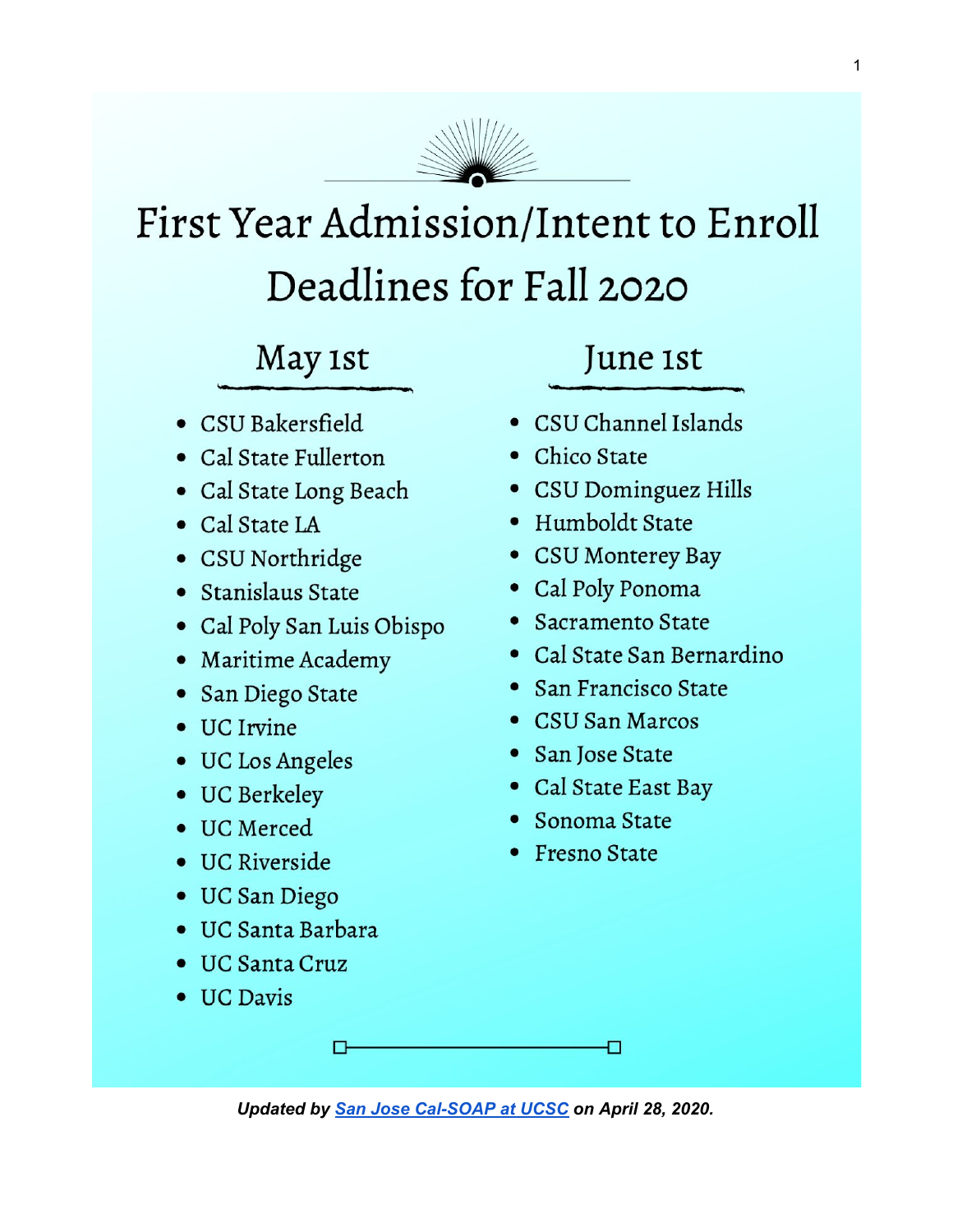# <span id="page-2-0"></span>**Part 1: General Frequently Asked Questions about Higher Education During COVID-19**

### <span id="page-2-1"></span>**College Preparation**

**1. Can you give advice on choosing a college when you have not yet visited any of them or had a tour?**

Many colleges have published their virtual campus tours online. If you don't know where to start, we recommend exploring [YouVisit,](https://www.youvisit.com/collegesearch/) which offers 360 experience & virtual reality!

# <span id="page-2-2"></span>**General Admission**

**1. How are colleges considering conditional admission, waitlist, etc during this period of time?**

Please check the CSU [section](#page-7-1) & UC section for system-side decisions. Keep in mind that many impacted campuses may have individual plans to evaluate the waitlist.

**2. If I'm already admitted this year, can I defer my enrollment to a quarter/semester or a year later but due to the uncertainty of how Fall 2020 will look like? What should I do?** Please check the campus specific flexibility. Although this is not a problem with community colleges, students must be proactive to contact the admission offices directly. Some campuses such as [UCSC](#page-13-1) allow a quarter to a year deferral based on an individual student's circumstance.

# <span id="page-2-3"></span>**College Requirements**

**1. Knowing that different school districts have different grading policies during COVID-19 and many students don't have full access to internet at home, how can institutions process Spring 2020 semester grading fairly so all students can successfully transition and get admitted to attend Fall 2020?**

Community colleges do not weigh students' overall grades heavily. If you are enrolling in any community college and you do not have access to devices to continue with remote learning, make sure to seek support. For instance, **Foothill [College](#page-9-2) has a computer loan program to support their students.** 

**2. Where can I find the makeup summer class to transfer to my chosen college in Fall 2020? If I'm a junior now, can I also take makeup summer classes? If so, where?** It's OKAY to not have all the questions answered! Admission officers at all colleges are aware of the impact COVID-19 having on all our high school students.

If you're currently a senior high school student who has been admitted to a 4-year college, we recommend reaching out directly to your Admission Offices and explain your case. Admission officers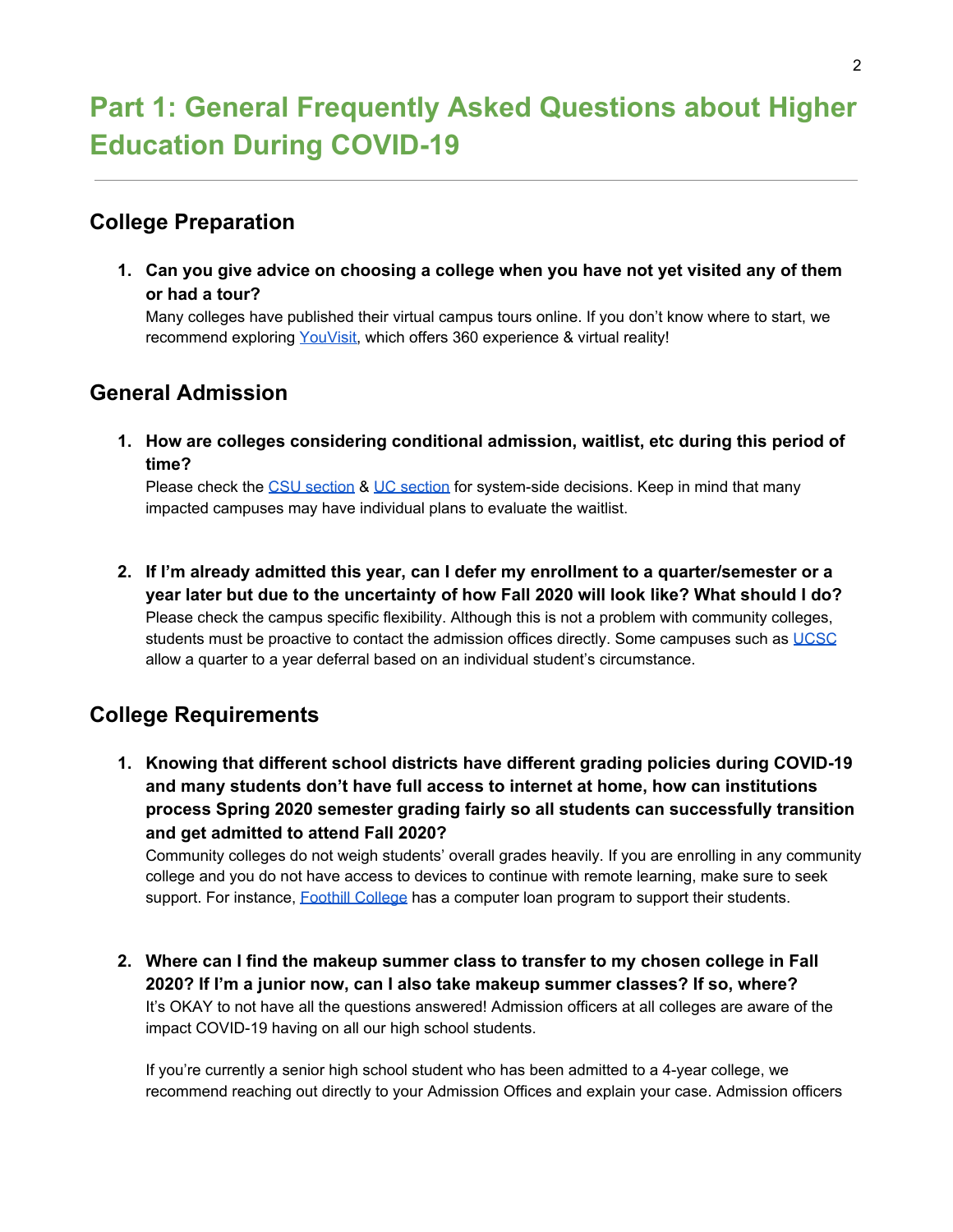know the best-suited summer recovery courses you can take to make up certain classes prior to your enrollment in Fall 2020.

If you're currently a junior high school student, we recommend you contact your academic counselors for the best recovery course options. Depending on different community colleges, you can also take a virtual class during summer to makeup certain courses in your junior year that you believe will make a big difference in your admission application for Fall 2021.

**3. How are colleges handling dual enrollment (high school students taking college-level courses, college students taking other school courses, etc)**

Dual Enrollment is a wonderful way of getting ahead of some core curriculum depending on the institution and program you wish to enroll in. It is definitely something to research if applying to multiple schools. Some will grant you credit but some may only see it as added rigor without credit.

**4. How can I send in my official transcript with my school stamp during shelter-in-place? Will there be a transcription submission extension?**

Many schools are still processing transcript requests and many universities will and can take electronic official docs and their submissions as date/time stamps for student records. If you need an extension please reach out to your university of interest and let them know you have exhausted what you believe are the resources available to you. Don't say I cant send my transcripts because my school is closed because we can also call and find a different story which will not help your end review.

# <span id="page-3-0"></span>**Financial Aid**

**1. With an increasing unemployment rate, do institutions have emergency funds and financial assistance for your students? How can the student access those resources?** At community colleges, they have various Promise Programs which offer the first two years of college free of tuition. Depending on the community college you're attending in Fall 2020, each community college has additional incentives to provide to their students.

At each 4-year college, different colleges have access to federal funding from the [CARES](https://www2.ed.gov/about/offices/list/ope/allocationsforsection18004a1ofcaresact.pdf) Act and they are offering various financial assistance programs to students who are experiencing hardship due to COVID-19.

- **2. Are there opportunities for me to work online if my financial aid offers work-study?** Depending on the work-study opportunities you apply for, positions that require on-campus presence have stopped due to shelter-in-place. However, positions in departments that can work remotely continue to offer to students.
- **3. What is the latest news about financial aid for high school students?**

Financial aid programs remain unchanged for high school students. Colleges and Universities continue to administer financial aid awards for current high school seniors through the Federal Student Aid (FAFSA) and the California Student Aid Commission (CA Dream Act Application). As updates are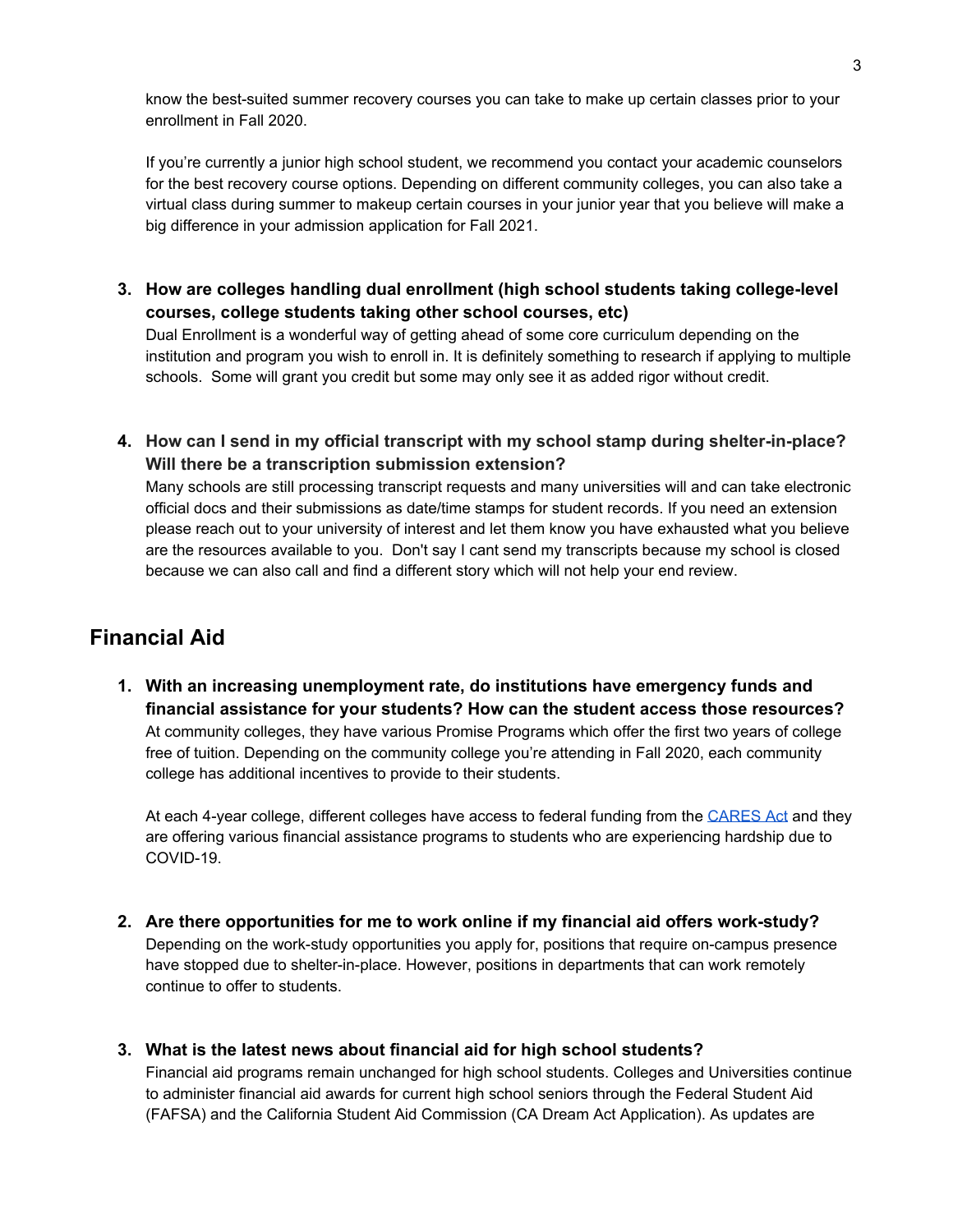received the San Jose Cal-SOAP Consortium will make new information available through the [Cash](https://sites.google.com/ucsc.edu/sanjoscashforcollegecampaign/about-us-san-jos%C3%A9-cash-for-college-campaign?authuser=0) for College [Campaign.](https://sites.google.com/ucsc.edu/sanjoscashforcollegecampaign/about-us-san-jos%C3%A9-cash-for-college-campaign?authuser=0)

#### **4. Is there a new deadline for applying for financial aid?**

The FAFSA and CA Dream Act applications deadline remains March 2nd for priority filing.

**5. If a family's financial situation is markedly different in 2020 vs the 2019 taxes that will be used for FAFSA or the CA Dream Application how and when should that be addressed in the financial aid application process?**

If newly admitted students enrolling in the Fall 2020 have had a reduction of household income due to COVID-19 or other reasons since July 2019 and/or 2020, they should check with their Financial Aid Office and website for income adjustment review requests – usually a form to initiate review.

<span id="page-4-0"></span>6. If I haven't decided which school to attend in the Fall 2020, what can I do to have the **most accurate information to evaluate my financial aid package? Are financial award letters going to be revised due to the covid impacts? For many of our first gen students their parents have lost their jobs.**

Financial aid award letters are not automatically revised. The student will need to initiate a reassessment of their award letter if the family has experienced a change in their financial situation. If newly admitted students enrolling in the Fall 2020 have had a reduction of household income due to COVID-19 or other reasons since July 2019 and/or 2020, they should check with their Financial Aid Office and website for income adjustment review requests – usually a form to initiate review.

Financial Aid offices have the ability to make professional judgment for students and families that will allow them to receive additional aid needed. Perhaps these offices may take 2-3 days to reply, they will get back to you! In addition, students must check their college portals on the daily basis to get access to the most updated financial aid information. We recommend that you use either CSU cost [calculator](https://www2.calstate.edu/attend/paying-for-college/Pages/csu-costs.aspx) or UC cost [calculator](https://admission.universityofcalifornia.edu/tuition-financial-aid/estimate-your-aid.html) to carefully calculate the net cost from individual financial aid packages analyzing the gift aid, loans and scholarships. Once you determine the financial gap that you may need to pay out-of-pocket for the academic year 2020-2021, it's important that students look at the direct cost associated with the college.

We recommend students to always take advantage of scholarships and gift aid first, and evaluate the loans last. If you need to access the loans, make sure you access the federal subsidized loans prior to other loans. Remember to calculate the minimum loan needed to come up with the most affordable price for your family to attend a certain college.

Please check the 2020 Student Intent to [Register/Enroll](#page-1-0) deadlines on page 1 to meet the appropriate [deadlines.](#page-1-0)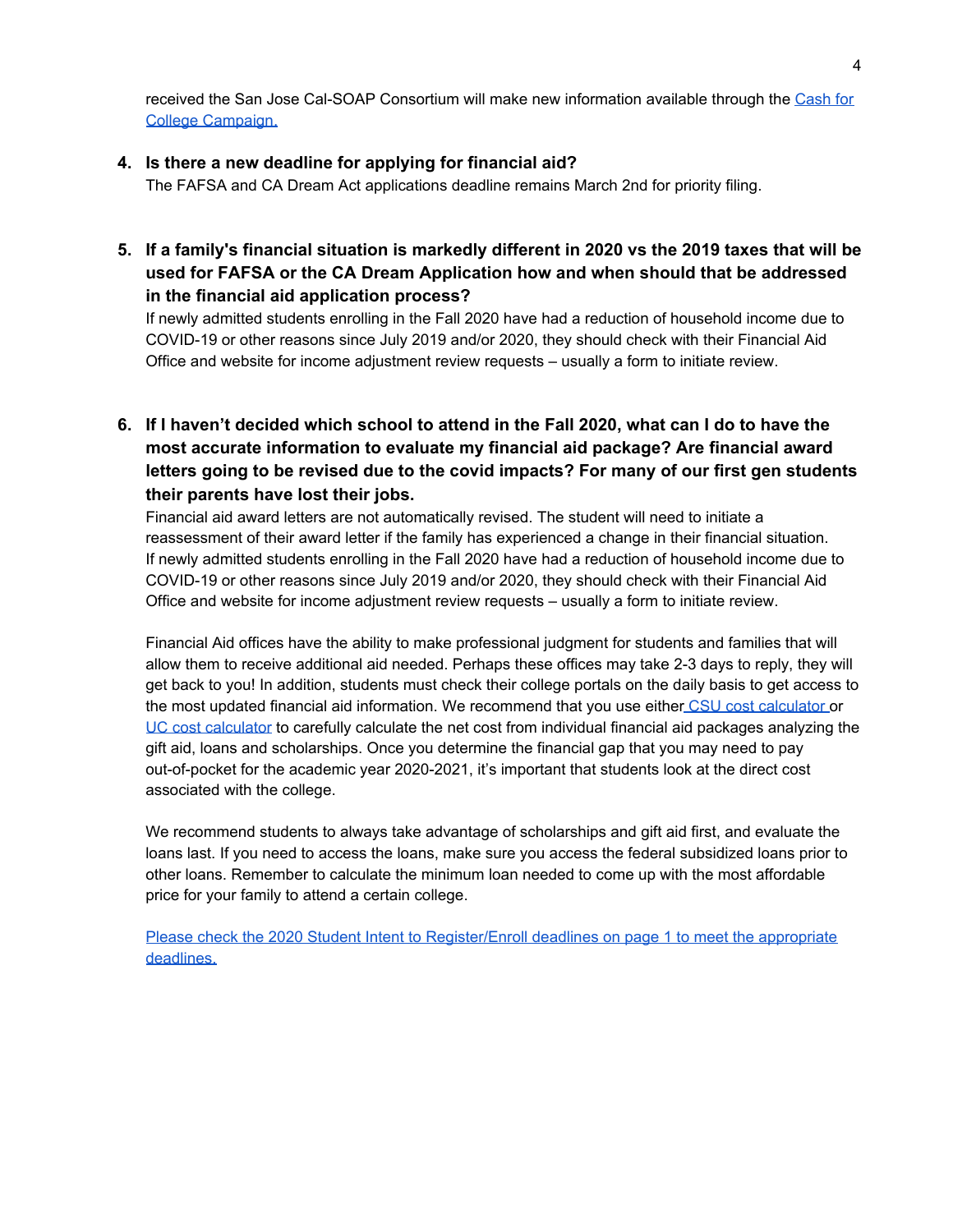# <span id="page-5-1"></span><span id="page-5-0"></span>**Community College**

#### **1. If I have a F grade, can I still enroll in a community college?**

Yes! As long as you graduate high school, you're in! If you worry about future transfer, community colleges can help by guiding what courses you need to take to pursue your academic and career journey. For students who are currently in community colleges, different campuses are supporting their students by switching to appreciate classes, offering flexible Pass/No Pass grading and supporting last-minute withdrawals.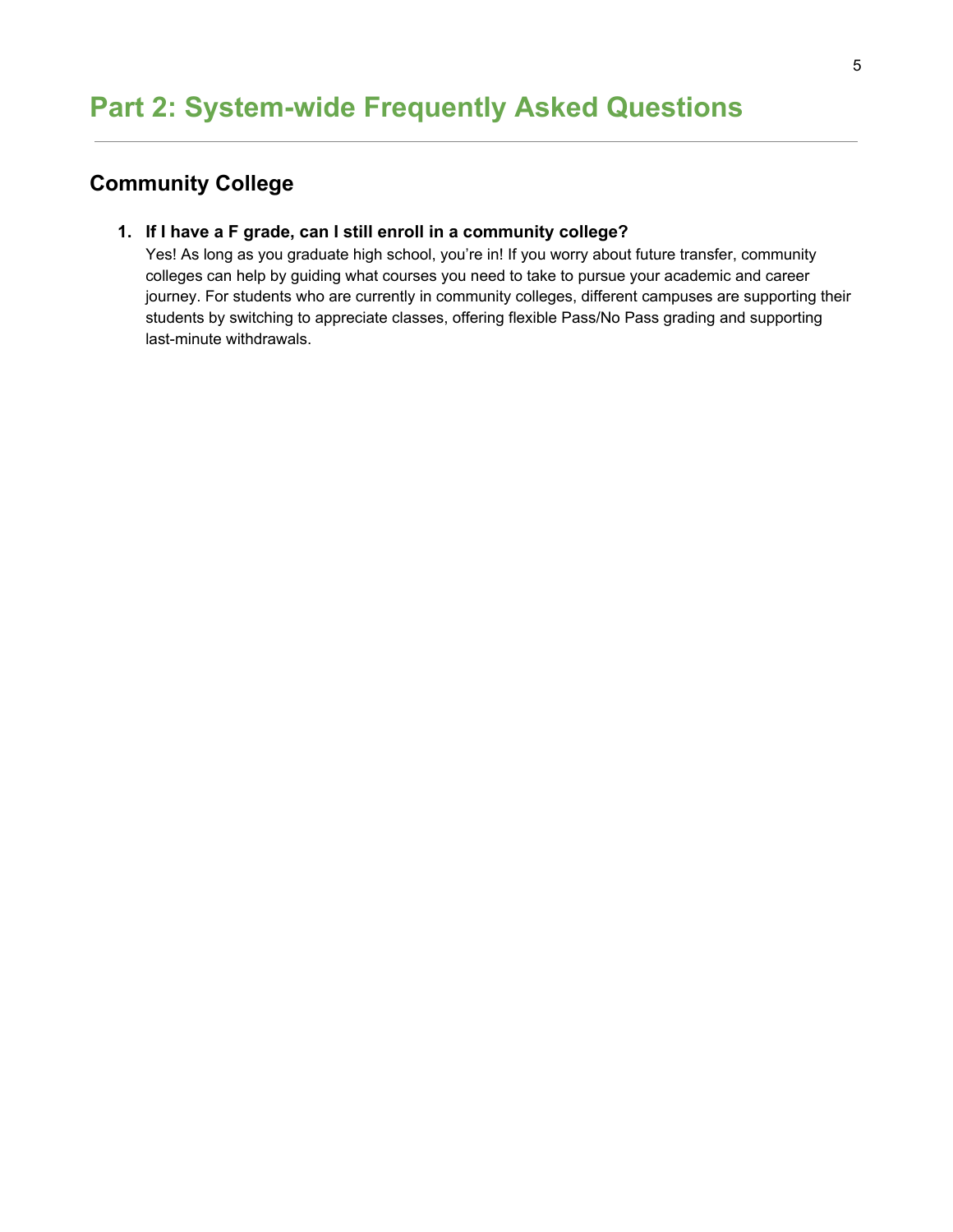### <span id="page-6-0"></span>**California State University (CSU)**

The safety and well-being of California State University students, faculty and staff are foundational concerns for the institution. During the current health emergency, the CSU is following guidance provided by the Centers for Disease Control and the U.S. Department of State.

**For more details, [click](https://www2.calstate.edu/coronavirus/) here to read CSU's response on admissions to COVID-19.**

**For more CSU First-time Freshman FAQs, [click](https://www2.calstate.edu/apply/Pages/first-time-freshman-faq.aspx#) here.**

<span id="page-6-1"></span>**1. How are colleges considering conditional admission, waitlist, etc during this period of time?**

Each CSU campus has their individual process. For impacted campuses such as SJSU, they have not used conditional and waitlist admission in a long time. We confirm that some CSU campuses have used the waitlist to get more students into their campus. We recommend contacting specific CSU admission offices to check on how the waitlist has been used.

- 2. **If I'm already admitted this year, can I defer my enrollment to a quarter/semester or a year later but due to the uncertainty of how Fall 2020 will look like? What should I do?** There is no CSU-system wide decision on deferment. Please contact individual CSU for more details.
- <span id="page-6-2"></span>**3. Knowing that different school districts have different grading policies during COVID-19, how can institutions process Spring 2020 semester grading fairly so all students can successfully transition and get admitted to attend Fall 2020?**

Check CSU's update on how undergraduate admission policies and practices change [here.](https://www.cde.ca.gov/ls/he/hn/documents/csuadmissioncovid19impact.pdf)

For those students who are currently struggling with remote learning, the CSU policy states that such students can recover Spring 2020 semester grade over the summer. This is a new policy adjustment only being implemented during this period. If you are in this situation, it's important to communicate with your Admission Office to explain your current circumstances.

**4. How can I send in my official transcript with my school stamp during shelter-in-place? Will there be a transcription submission extension?**

The CSU requests that high schools that can provide transcripts by July 15, 2020, do so; however, campuses will continue to accept transcripts through the fall 2020 term. CSU campuses will not rescind conditional offers of admission based on the non-receipt of transcripts. If a student is not able to provide an official transcript, due to extended school closure, CSU campuses may use unofficial or self-reported data for senior year grades and graduation status.

**5. On our future application, how should we indicate any important extracurriculars that we were going to do but couldn't because it got canceled?** Currently, the CSU doesn't require this information on the Cal State Apply application. Students should check with individual CSU to see how this information will be handled for future terms.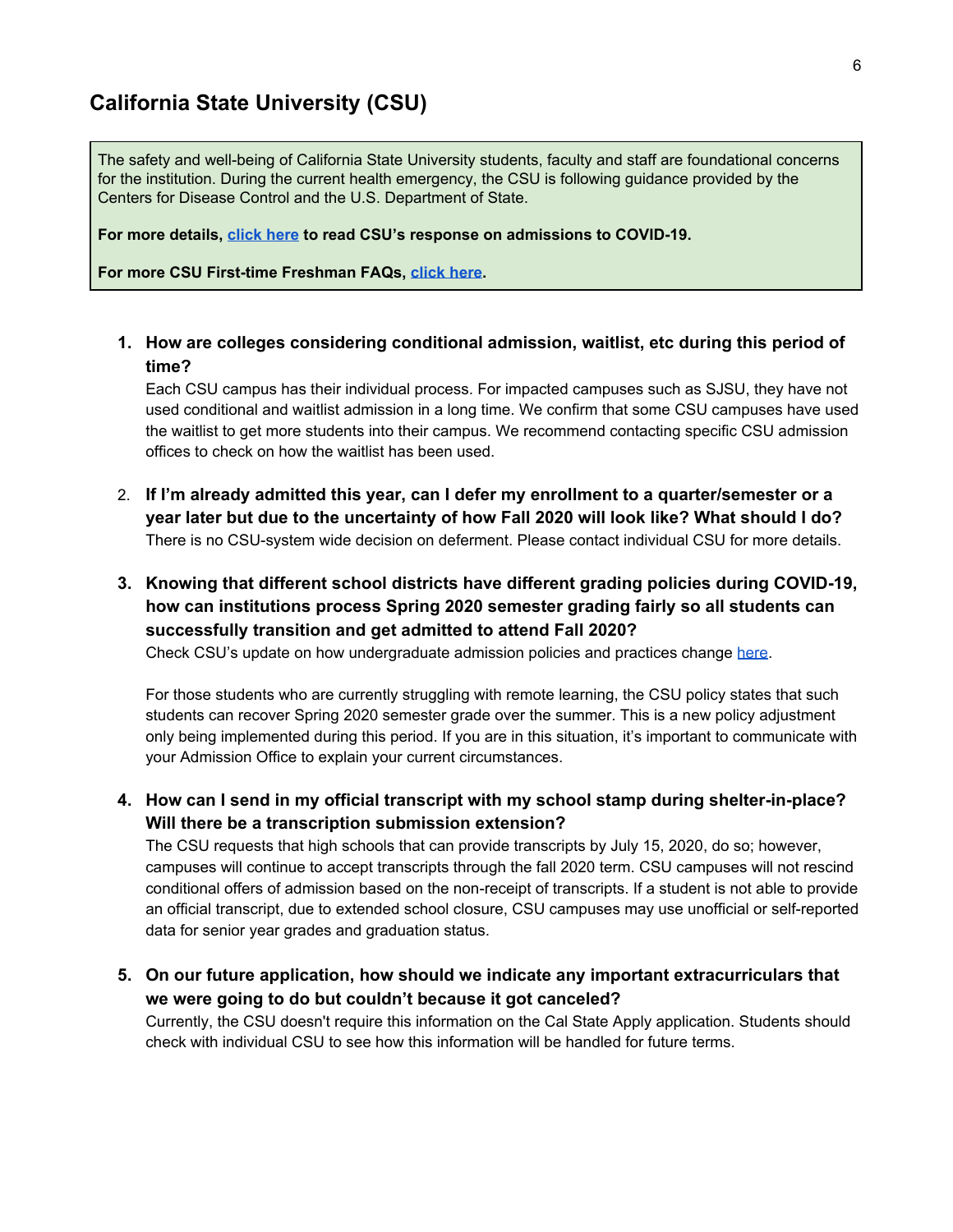### <span id="page-7-0"></span>**University of California (UC)**

The University has temporarily suspended some of its requirements for admitted students to ensure that they are able to enroll as planned. It also expects to work with students to adjust financial aid packages if family financial circumstances have changed.

In addition, UC has temporarily relaxed some undergraduate admissions policies to ensure high school and transfer students are not penalized by their inability to earn letter grades for academic classes or take standardized tests during the COVID-19 pandemic.

#### **For more details, [click](https://admission.universityofcalifornia.edu/response-covid-19.html) here to read UC's response on admissions to COVID-19.**

#### <span id="page-7-1"></span>**1. How are colleges considering conditional admission, waitlist, etc during this period of time?**

Prior to the pandemic, if a student has been conditionally admitted and/or on a UC campus waitlist, the condition remains the same emphasizing that the student must graduate with academically strong results. The expectation is that the student is performing at the same level or above in their senior year. Official transcript must be submitted by July 1 and any test scores or exams must be submitted by July 15. If there are changes to what you have previously reported on the application, communicate the change directly to the campus you're interested in. If you have submitted your Intent to Register, it's important to continue to have direct and timely communication with your admission office.

Due to the pandemic, admission officers are willing to accommodate the students' inconsistency in finishigh the last semester/ quarter of high school. However, it must be evaluated as a case-by-case scenario. Starting March 31, 2020, The UC suspends the following:

- All the letter grade requirement for A-G courseworks taken in winter, spring or summer terms of 2020
- Standardized testing requirement (SAT & ACT). This is specific to current juniors (class of 2021).
- Transcript submission deadline by July 1. UC will also provide flexibility to students and schools who are unable to submit transcripts by July 1. No student's admission offer will be cancelled for missing the deadline.

Typically, the admission office waits after May 1 to evaluate the total number of students who successfully submitted their Intent to Register then they will start to offer admission letters to waitlisted students.

**2. If I'm already admitted this year, can I defer my enrollment to a quarter/semester or a year later but due to the uncertainty of how Fall 2020 will look like? What should I do?** UC campus leaderships are discussing the complexity of this matter. We hope to know more UC-wide decisions mid-May and each campus will notify their admitted classes of 2020 as soon as they can. There is no UC-wide decision on determent. Each campus has its own procedure for considering and approving deferral requests. Please contact the campus admissions office for further information and instructions. Campuses will consider each request on a case-by-case basis, exercising as much flexibility as possible.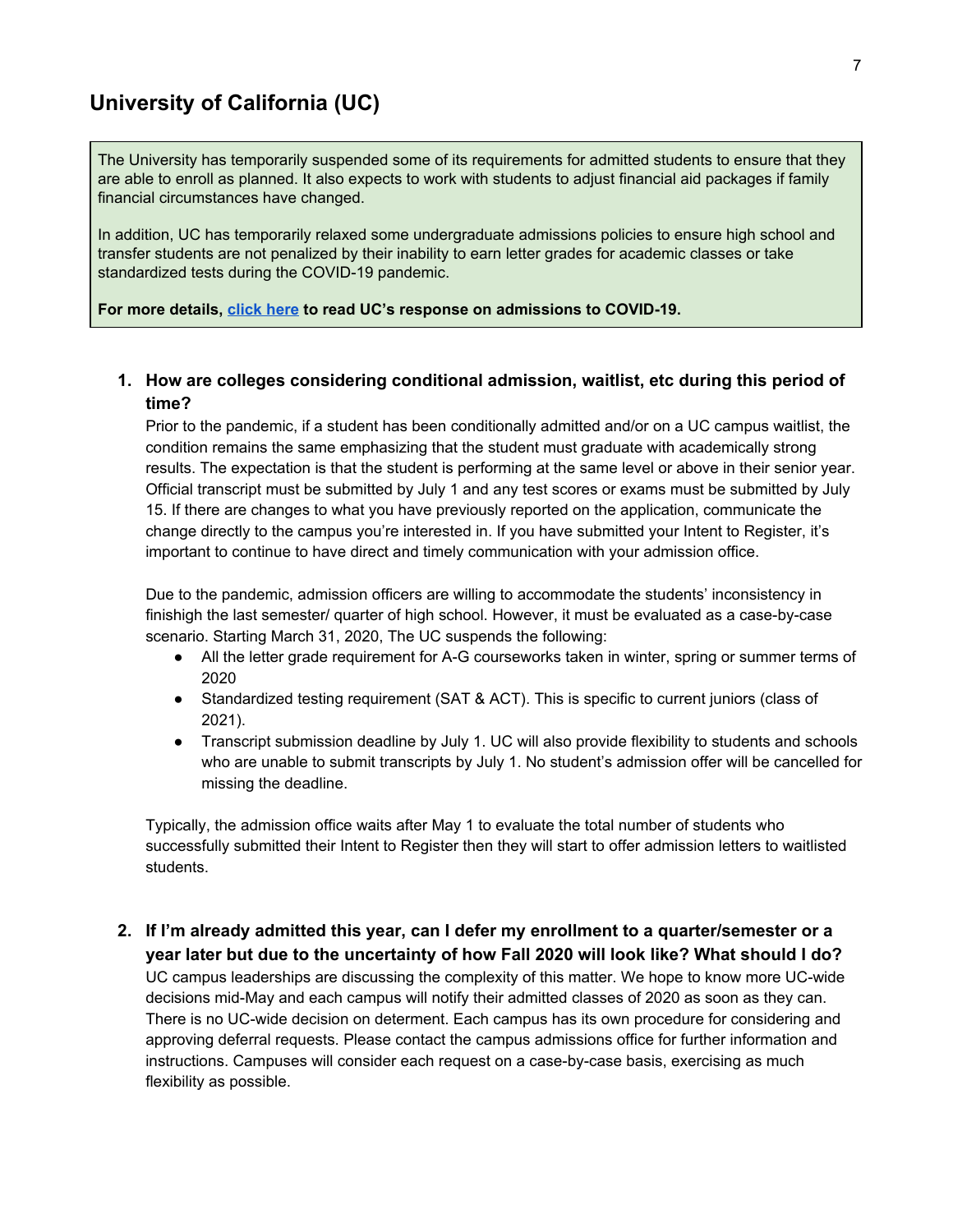<span id="page-8-0"></span>**3. Knowing that different school districts have different grading policies during COVID-19, how can institutions process Spring 2020 semester grading fairly so all students can successfully transition and get admitted to attend Fall 2020?**

The UC Regents approved a series of critical, short-term measures:

- Suspending the letter grade requirement for A-G courses completed in winter/spring/summer 2020 for all students, including UC's most recently admitted freshmen.
- Suspending the standardized test requirement for students applying for fall 2021 freshman admission.
- Providing that there will be no rescission of student admissions offers that result from students or schools missing official final transcript deadlines, and student retention of admission status through the first day of class until official documents are received by campuses.
- For transfer students, temporarily suspending the cap on the number of transferable units with "pass/no pass" grading applied toward the minimum 60 semester/90 quarter units required for junior standing.

In addition to the University's actions, the College Board recently announced changes to Advanced Placement (AP) exam content and formats for spring 2020. UC recognizes the effort that students have already applied in these challenging courses and will award UC credit for 2020 AP exams completed with scores of 3, 4 or 5, consistent with previous years. For more info, click [here.](https://www.universityofcalifornia.edu/press-room/uc-eases-admissions-requirements-help-students-families-wake-covid-19)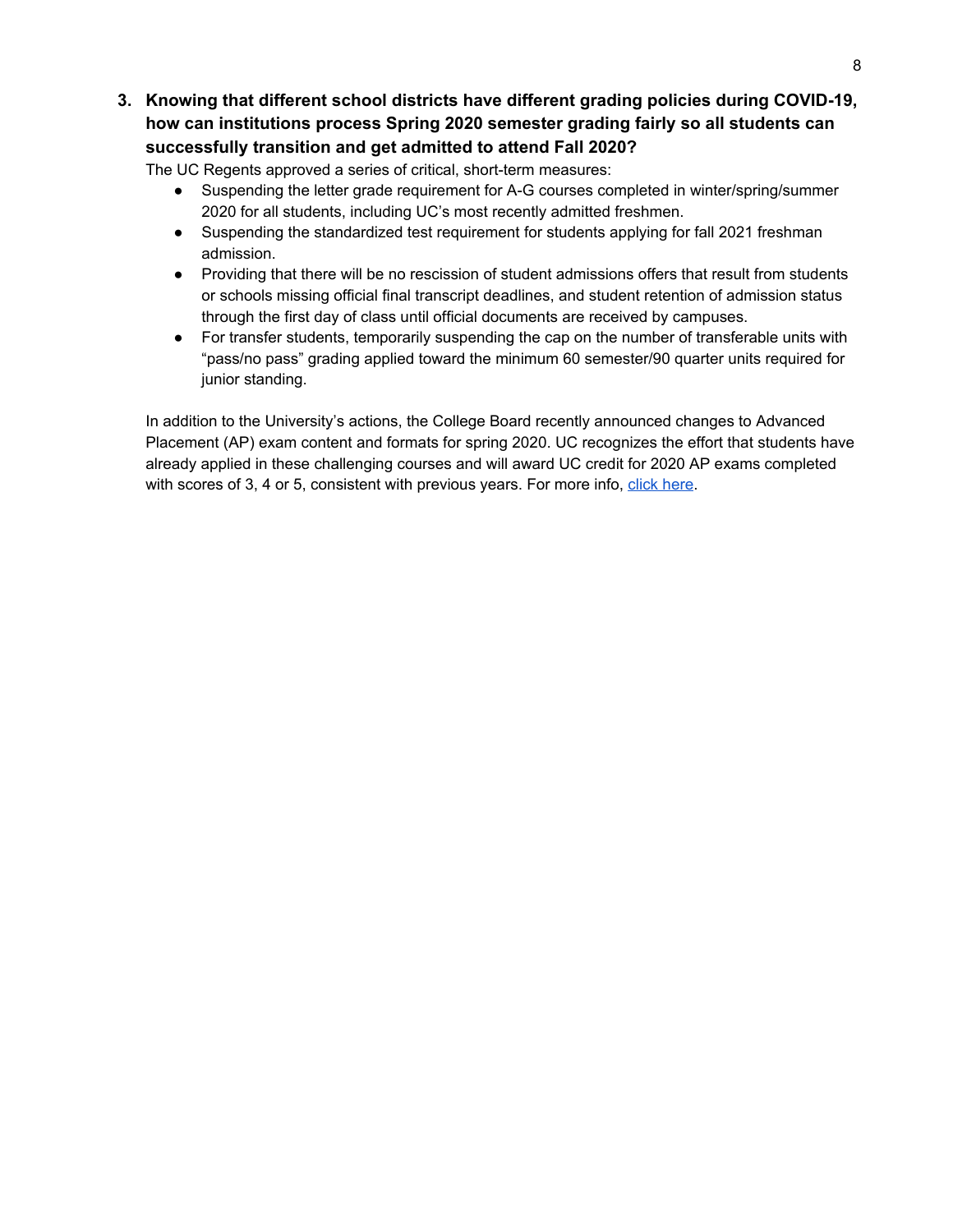# <span id="page-9-0"></span>**Part 3: Campus-Specific Frequently Asked Questions**

# <span id="page-9-1"></span>**Foothill College**

**1. How are colleges considering conditional admission, waitlist, etc during this period of time?**

Foothill College doesn't have any conditional admission or waitlist. All the students need is either a high school diploma or GED. They welcome any students thinking about the transfer pathway to apply. If students have any questions, email us directly at [admissions@foothill.edu.](mailto:admissions@foothill.edu)

For more Foothill College admission information, visit [here.](https://foothill.edu/reg/admission-records/)

<span id="page-9-2"></span>**2. Knowing that different school districts have different grading policies during COVID-19 and many students don't have full access to internet at home, how can institutions process Spring 2020 semester grading fairly so all students can successfully transition and get admitted to attend Fall 2020?**

As long as the student completes all high school courses, Foothill College only looks at high school overall grades for placement purposes to recommend their students on which English and Mathematics class they should take in Fall 2020.

For admitted students, Foothill College offers a [computer](https://foothill.edu/virtualcampus/) loan program to reduce the digital gap. If you have any other questions about this program, please contact Dean Melissa Cervantes at [cervantesmelissa@fhda.edu](mailto:cervantesmelissa@fhda.edu) if you do not have the device to help you study.

#### **3. With an increasing unemployment rate, does Foothill College have emergency funds and financial assistance for your students? How can the student access those resources?**

Foothill College offers a Promise [Program](https://foothill.edu/promise/) and provides additional incentives such as book waivers. For their promise program, student's financial aid will not be taken into account as long as they are applying to attend community college for the first time as a full time student. Currently, they have around 900 students and there is no cap on the Promise Program! In addition, Foothill College is working on book cost reduction for their students in case students would like to have hard-cover books during the virtual learning period. For students with learning disabilities, they have reduction through the [Disability](https://foothill.edu/drc/) [Resource](https://foothill.edu/drc/) Center. If you have course reduction approval, you will still be eligible for the Promise Program. For more info, please email [fhfinancialaidoffice@fhda.edu.](mailto:fhfinancialaidoffice@fhda.edu)

They also offer emergency loans through the Financial Aid Office and their Foundation in case you do not qualify for financial aid.

**4. What steps do I take to re-enroll at either Foothill or De Anza?**

In order to re-enroll in Foothill/DeAnza please apply to the colleges by going to either <https://foothill.edu/reg/admission/apply.html> or <http://deanza.edu/apply-and-register/>.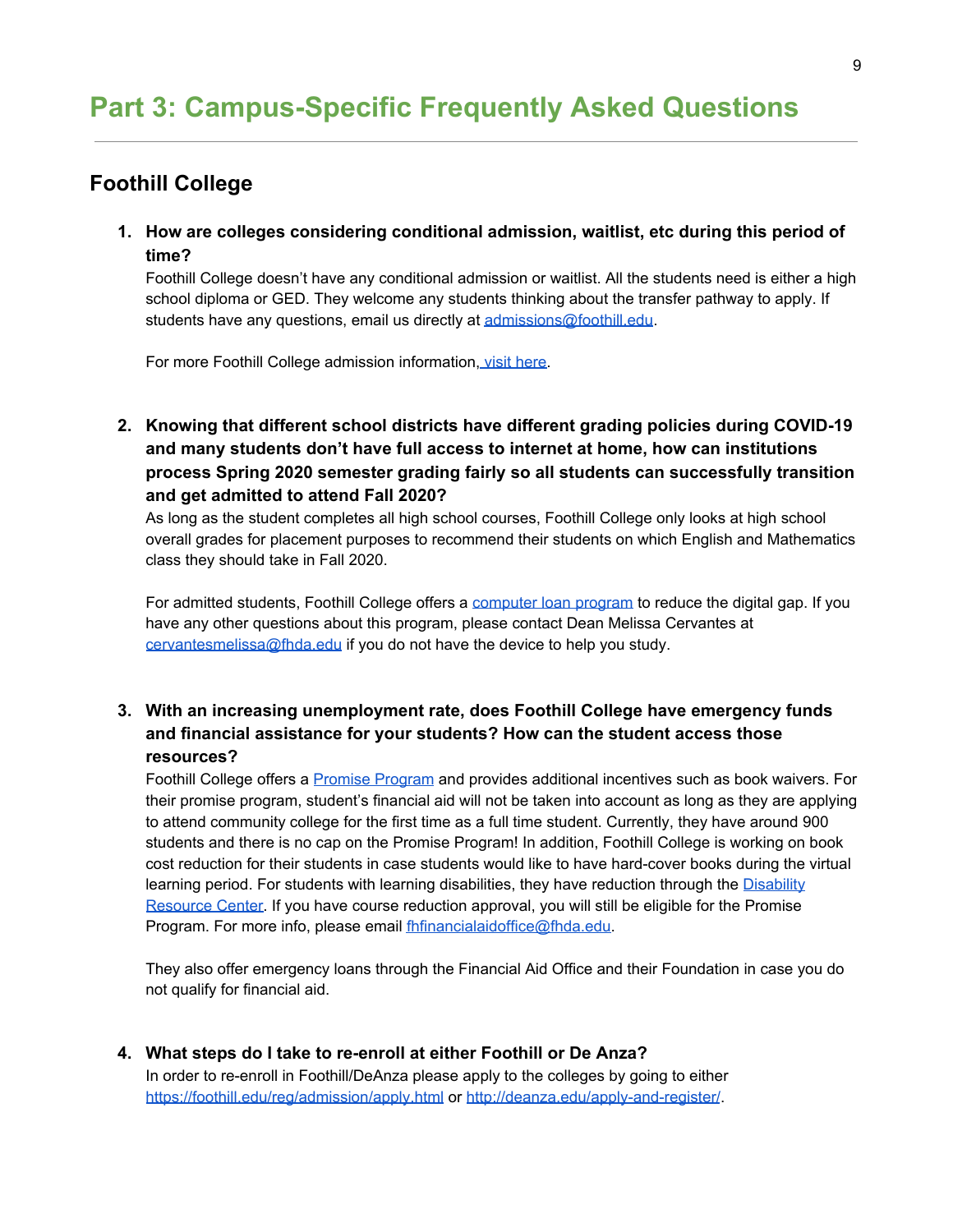#### **5. How can I send in my official transcript with my school stamp during shelter-in-place? Will there be a transcription submission extension?**

You can send official electronic transcripts to *[fhtranscripts@fhda.edu](mailto:fhtranscripts@fhda.edu)* or mail them to Foothill College, Admissions & Records, 12345 El Monte Road, Los Altos Hills, CA 94022.

We don't need the official transcripts right away, but we will need to see an unofficial in order to assist with placement in Math and English. After applying please visit this page to learn more about placement in English and Math, <https://foothill.edu/assessment/>.

#### **6. Will my grades transfer from Foothill to DeAnza?**

In most cases yes, but there are some courses that must be taken in sequence at the colleges. To receive assistance with this process please schedule an appointment with an Academic Counselor by using our online scheduling tool at [https://foothill.edu/counseling/.](https://foothill.edu/counseling/)

**7. How many students can be included in the Foothill Promise program? Is there a limit or is it available to every student who meets the criteria?**

We currently can accept anyone who meets the requirements, please visit this page to learn more about the Promise Program. <https://foothill.edu/promise/>.

#### **8. If you sent out admission letters, will you honor them knowing the student did not finish 2nd semester?**

Foothill College will accept anyone who has completed high school requirements (GED, High School Proficiency Exam or Diploma). We also accept anyone 18 years or older without the completion of high school requirements. We also offer high school students from 9, 10, 11 and 12 grade to attend part of our Special Admit & Dual Enrollment Program. <https://foothill.edu/reg/admission/>

**9. What, if any, summer programming and activities will your campuses provide in the summer beyond orientation to help students catch up on things they missed not attending Admit Days and college visits before they start the semester or quarter?** Our next scheduled event is on May 9th, what we call Day on the Hill. We will host this virtually of course, <https://foothill.edu/dayonthehill/> but this is a great opportunity to learn more about Foothill. We offer a fully online orientation through students MyPortal accounts as well. This orientation provides a lot of great information and support tools. Please continue to visit our website for updates on events and please also keep a look out for emails from the college after you apply. Connect with us through Social Media as well to get the latest event and updates about the college, [https://foothill.edu/.](https://foothill.edu/)

#### **10. Is Foothill College ready to offer a full semester of virtual learning?**

Prior to COVID-19 pandemic, Foothill College already offered more than 50% of all their classes online. The staff is constantly improving the virtual learning experience. Even for student services, they are hosting online events for student clubs. They also offer online tutoring support for students in need.

If you want to try virtual learning prior to enrolling in Fall 2020, we recommend trying summer classes (6-week course) at Foothill College. For more info, visit [here](https://foothill.edu/onlinelearning/).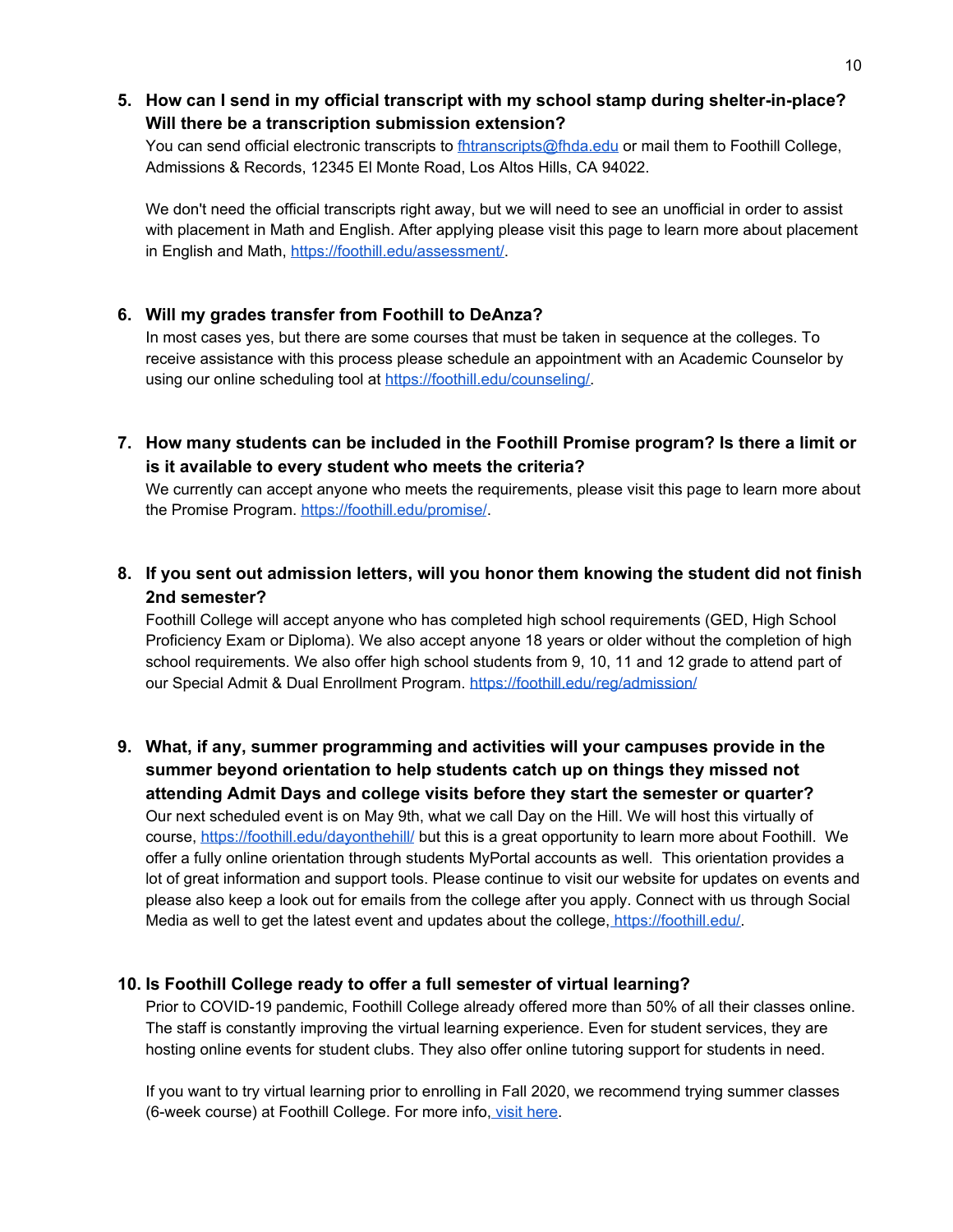# <span id="page-11-0"></span>**San Jose State University (SJSU)**

**1. How are colleges considering conditional admission, waitlist, etc during this period of time?**

SJSU has admitted their class of 2020. They don't have conditional or waitlist admission. All SJSU admits have been provisionally admitted on subject to verification of their final work. SJSU will continue to work with students going through the verification process through summer.

SJSU is pending on their Intent to Enroll deadline. To learn more about, visit [here](https://www.sjsu.edu/freshmanadmissions/been-admitted/intent-to-enroll/index.html).

- **2. If I'm already admitted this year, can I defer my enrollment to a quarter/semester or a year later but due to the uncertainty of how Fall 2020 will look like? What should I do?** Announcing on April 22, 2020, SJSU is offering most Fall 2020 courses [online](https://www.sfchronicle.com/bayarea/article/Coronavirus-and-college-San-Jose-State-plans-to-15218878.php). Currently, SJSU students have been online since the beginning of March 2020. Currently, SJSU does not have any official plan for deferral admissions. Please contact [admissions@sjsu.edu](mailto:admissions@sjsu.edu) for a case-by-case response. SJSU encourages any students to pursue their college education as a Spartan and join them as a part of Spartan history during such an unprecedented time.
- **3. If you sent out admission letters, will you honor them knowing the student did not finish 2nd semester?**

At SJSU, they will review each case if a student is in this situation.

4. If we expect students of the class of 2020 to defer or take a gap year and reapply for the **fall of 2021, that seems to negatively impact the graduating class of 2021, meaning fewer admission spots, changes to standardized testing rules, etc. Do you plan to accept more students than usual in the fall of 2021?**

Currently, SJSU doesn't have a a finalized decision on deferring admission to future terms.

**5. Knowing that different school districts have different grading policies during COVID-19 and many students don't have full access to internet at home, how can institutions process Spring 2020 semester grading fairly so all students can successfully transition and get admitted to attend Fall 2020?**

Please check CSU's latest [update](#page-6-2) for the grading policies change.

For those students who are currently struggling with remote learning, the CSU policy states that such students can recover Spring 2020 semester grade over the summer. This is a new policy adjustment only being implemented during this period. SJSU Admission Office is willing to work with individual students to successfully enroll in Fall 2020. This situation must be a case-by-case evaluation. If you are in this situation, it's important to communicate with the SJSU Admission Office to explain your current circumstances. They recommend to actively look for a possible online summer recovery course and include your recovery plan in the email. Students must provide proof that they are planning to enroll or they already enroll in a summer course. Once the student completes the summer course, the student must request the transcript from community college to SJSU as soon as possible.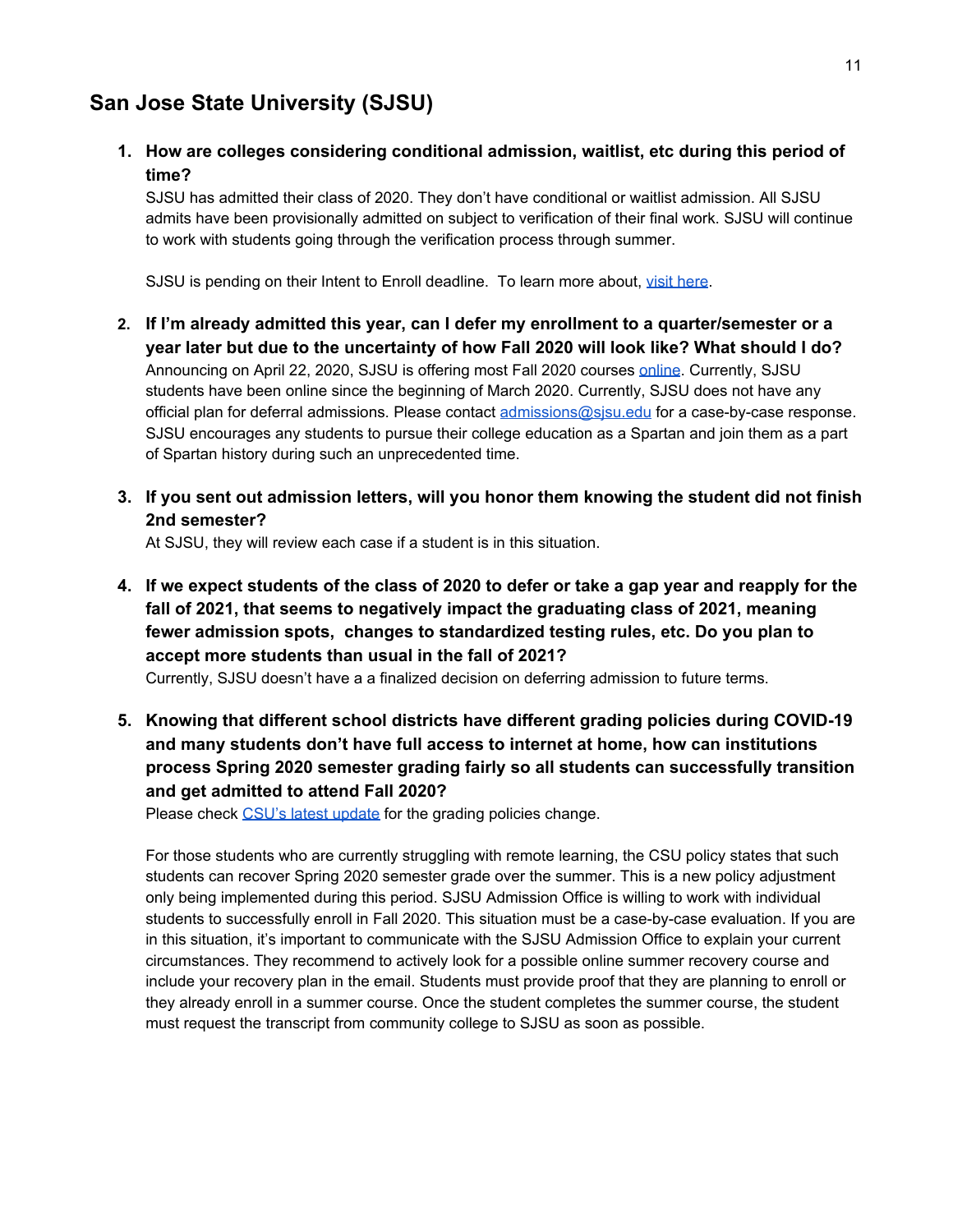**6. How can I send in my official transcript with my school stamp during shelter-in-place? Will there be a transcription submission extension?**

SJSU will not extend the 7/15 deadline but they will be flexible with students who can meet the deadline. The CSU requests that high schools that can provide transcripts by July 15, 2020, do so; however, campuses will continue to accept transcripts through the fall 2020 term. CSU campuses will not rescind conditional offers of admission based on the non-receipt of transcripts. If a student is not able to provide an official transcript, due to extended school closure, CSU campuses may use unofficial or self-reported data for senior year grades and graduation status.

**7. With an increasing unemployment rate, does SJSU have emergency funds and financial assistance for your students? How can the student access those resources? Are there opportunities for me to work online if my financial aid offers work-study?** Please look at the General [Financial](#page-4-0) Aid FAQs section to make sure you understand carefully the complexity of analyzing an individual college's financial aid package.

Depending on the work-study opportunities you apply for, positions that require on-campus presence have stopped due to shelter-in-place. However, positions in departments that can work remotely continue to offer to students.

In terms of other opportunities outside of financial aid and support services, SJSU offers SJSU [Cares](https://www.sjsu.edu/sjsucares/) which offers financial assistance to eligible students who are experiencing an unforeseen hardship due to COVID-19. This program is working side by side with the Financial Aid Office to provide as much support needed to their students. A part of SJSU Cares include programs that support students with food and home insecurity. For instance, the Spartan Food Pantry has been opened during shelter-in-place and staff have made arrangements for their students to pick up food safely.

**8. Will SJSU or CSU campuses provide emergency funds and provide assistance with appeal requests?**

Students should inquire with the Financial Aid and Scholarship to determine if they qualify for assistance.

- **9. How are colleges handling dual enrollment (high school students taking college-level courses, college students taking other school courses, etc)** SJSU will accept course work from other institutions as long as transcripts are submitted to them so that credit can be posted.
- **10. What, if any, summer programming and activities will your campuses provide in the summer beyond orientation to help students catch up on things they missed not attending Admit Days and college visits before they start the semester or quarter?** Their recommendation for SJSU admitted students is to "stay tuned" to your MySJSU account and emails. Many campus departments and colleges are planning to connect with you during the summer to keep you engaged.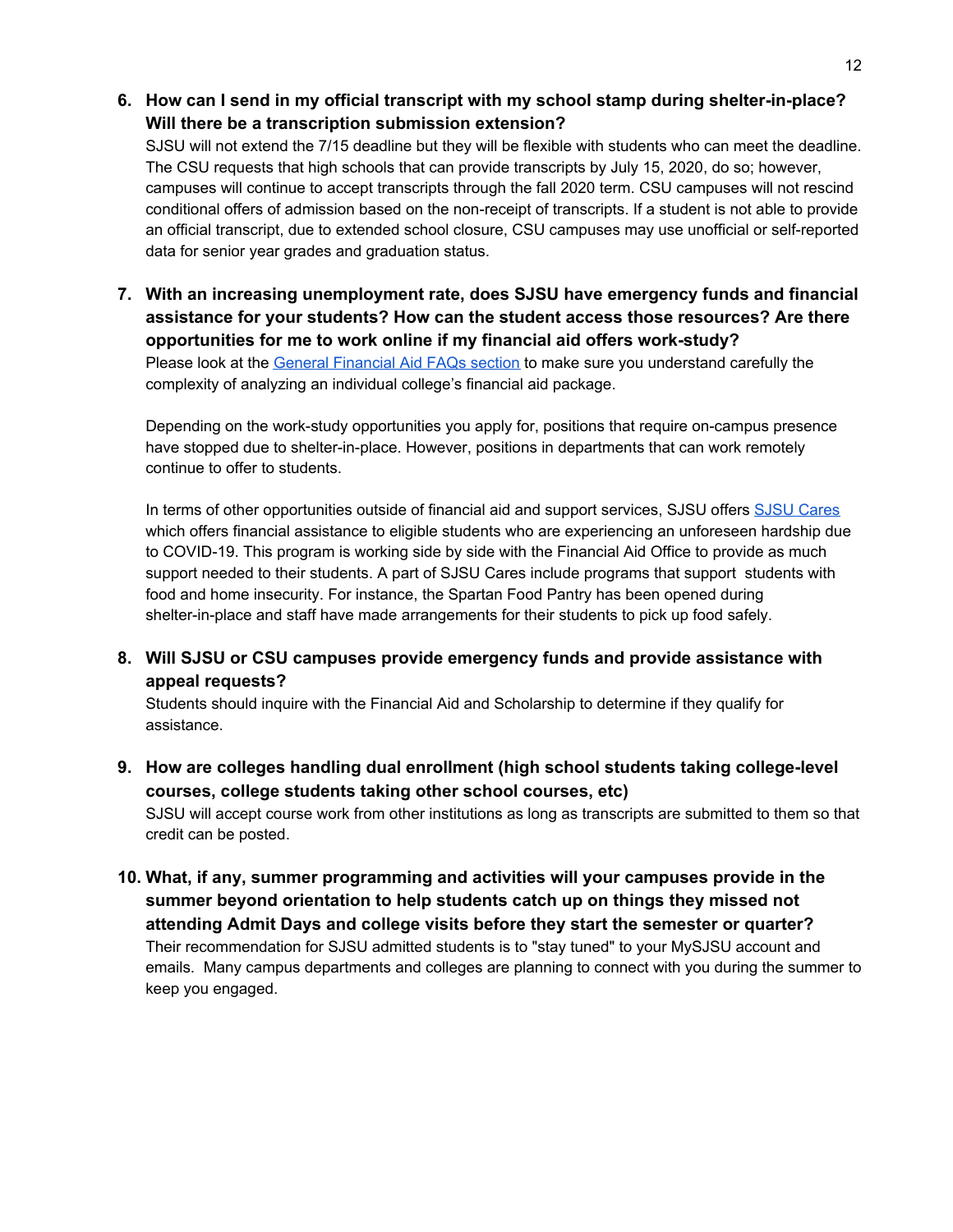# <span id="page-13-0"></span>**UC Santa Cruz (UCSC)**

#### **1. How are colleges considering conditional admission, waitlist, etc during this period of time?**

*Please check the UC''s [System-wide](#page-7-1) FAQs above for the general consensus.*

They've already gone out to the waitlist. It is handled the same every admit cycle - we wait until the May 1 SIR deadline for frosh to see the numbers of students who SIR'd and then offer admission to wait listed students to try to meet our target number.

Due to the pandemic, UCSC admission officers are willing to accommodate the students' inconsistency in finishigh the last semester/ quarter of high school. However, it must be evaluated as a case-by-case scenario. It is crucial that the student must have direct communication with the UCSC admission office if there are any unexpected circumstances or changes to what have been previously reported in the UC application. Please send an email to [admissions@ucsc.edu](mailto:admissions@ucsc.edu).

To learn more about UCSC's 2020 Conditions of Admission Contract FAQs, visit [here.](https://admissions.ucsc.edu/apply/conditions-faq.html)

#### <span id="page-13-1"></span>**2. If you sent out admission letters, will you honor them knowing the student did not finish 2nd semester?**

If a student changed their reported coursework from their UC application they need to submit a Schedule Change/Grade Issues form. UCSC will review and respond, letting them know if it affects their admission.

**3. If I'm already admitted this year, can I defer my enrollment to a quarter/semester or a year later but due to the uncertainty of how Fall 2020 will look like? What should I do?**

UC campus leaderships are discussing the complexity of this matter. We hope to know more UC-wide decisions mid-May and each campus will notify their admitted classes of 2020 as soon as they can. There is no UC-wide decision on determent. Each campus has its own procedure for considering and approving deferral requests. Please contact the campus admissions office for further information and instructions. Campuses will consider each request on a case-by-case basis, exercising as much flexibility as possible.

Understanding that remode instruction and other circumstances impact freshman's decision to attend a college in Fall 2020, UCSC allows deferment to one quarter to start in Winter 2021 or one year to start in Fall 2021. Students can seek to pursue this action through an appeal process. More information about the UCSC Undergraduate Admission Appeal Process [here](https://admissions.ucsc.edu/apply/appeals.html). If you would like to take a gap year, you have the option to reapply again for Fall 2021.

For more specific questions, please email [admissions@ucsc.edu](mailto:admissions@ucsc.edu).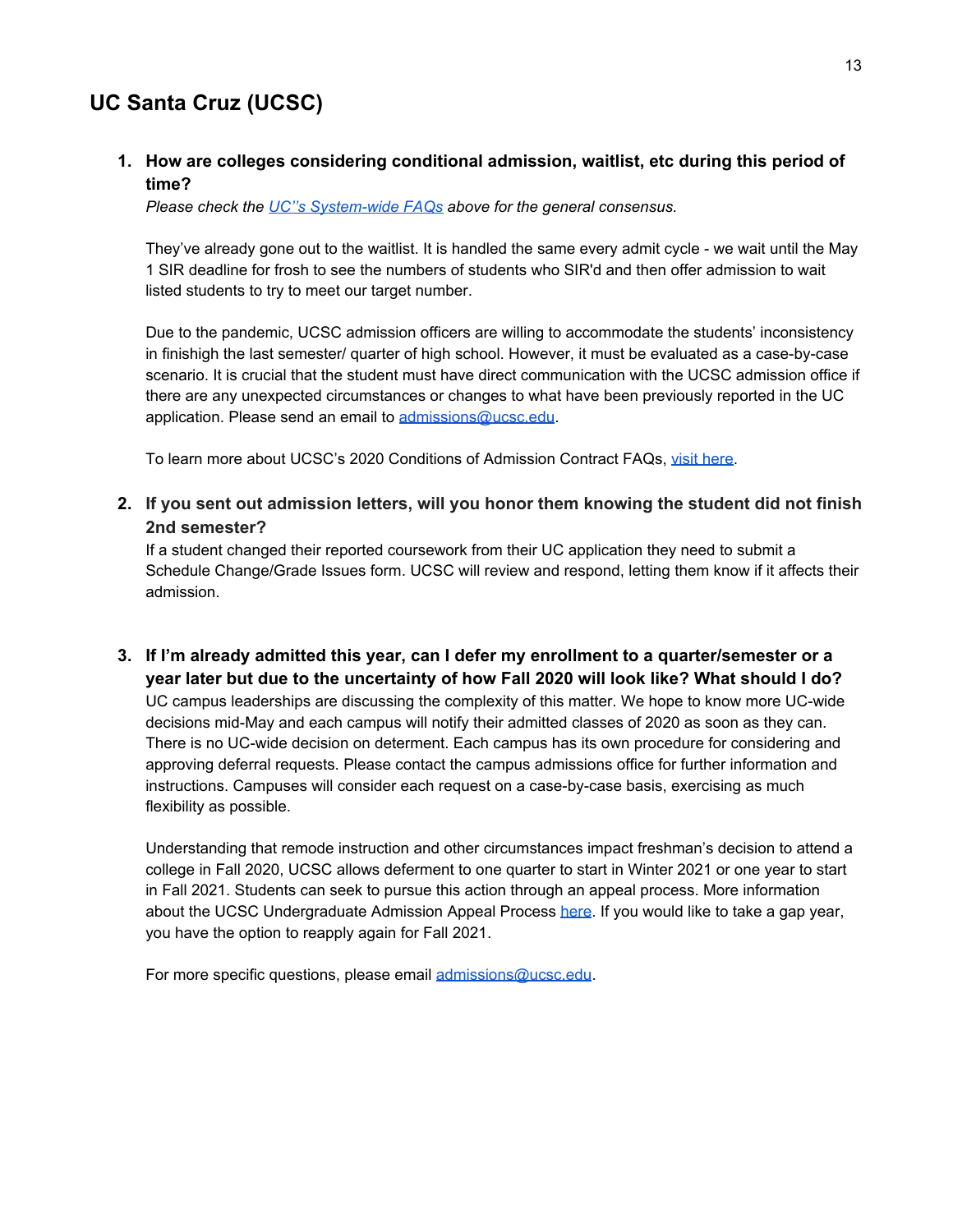**4. Knowing that different school districts have different grading policies during COVID-19 and many students don't have full access to internet at home, how can institutions process Spring 2020 semester grading fairly so all students can successfully transition and get admitted to attend Fall 2020?**

Please check UC's latest [update](#page-8-0) for the grading policies change.

When UCSC offers admission letters, they base on the potential of the student from his/ her academic records since 9th grade. Knowing the students' historical performance, UCSC Admission Office is willing to process case-by-case situations but the students must reach out to them directly about their barriers.

**5. How can I send in my official transcript with my school stamp during shelter-in-place? Will there be a transcription submission extension?**

The deadline to submit official transcripts is July 1 so they are hoping that schools will have pivoted to a plan to submit official transcripts electronically through verified vendors. The deadline isn't extended but we will not be revoking admission if students get us their official transcripts by the end of September.

- **6. How are colleges handling dual enrollment (high school students taking college-level courses, college students taking other school courses, etc)?** We request the student submit an official transcript from the college and review for any transfer credit.
- **7. With an increasing unemployment rate, does UCSC have emergency funds and financial assistance for your students? How can the student access those resources?**

Please look at the General [Financial](#page-4-0) Aid FAQs section to make sure you understand carefully the complexity of analyzing an individual college's financial aid package.

UCSC Financial Aid Office is working to serve both incoming and continuing students. Students' aid can be adjusted based on their needs. Depending on individual students, it will be a case-by-case situation. Please contact UCSC Financial Aid Office at [finaid@ucsc.edu](mailto:finaid@ucsc.edu) for any questions about financial reassessment. For the latest UCSC COVID-19 financial aid updates, click [here.](https://financialaid.ucsc.edu/coronavirus/covid-19.html)

**8. On our future application, how should we indicate any important extracurriculars that we were going to do but couldn't because it got canceled?** Students have a few different areas on the UC application where they can provide this information,

including the Personal Insight Questions. A person at UCSC reads every freshman application.

**9. What, if any, summer programming and activities will your campuses provide in the summer beyond orientation to help students catch up on things they missed not attending Admit Days and college visits before they start the semester or quarter?** Our orientation switched to an online format last year so there will not be a change there. The colleges and departments will be changing how they provide their presentation to an online format. This will "replace" part of Welcome Week.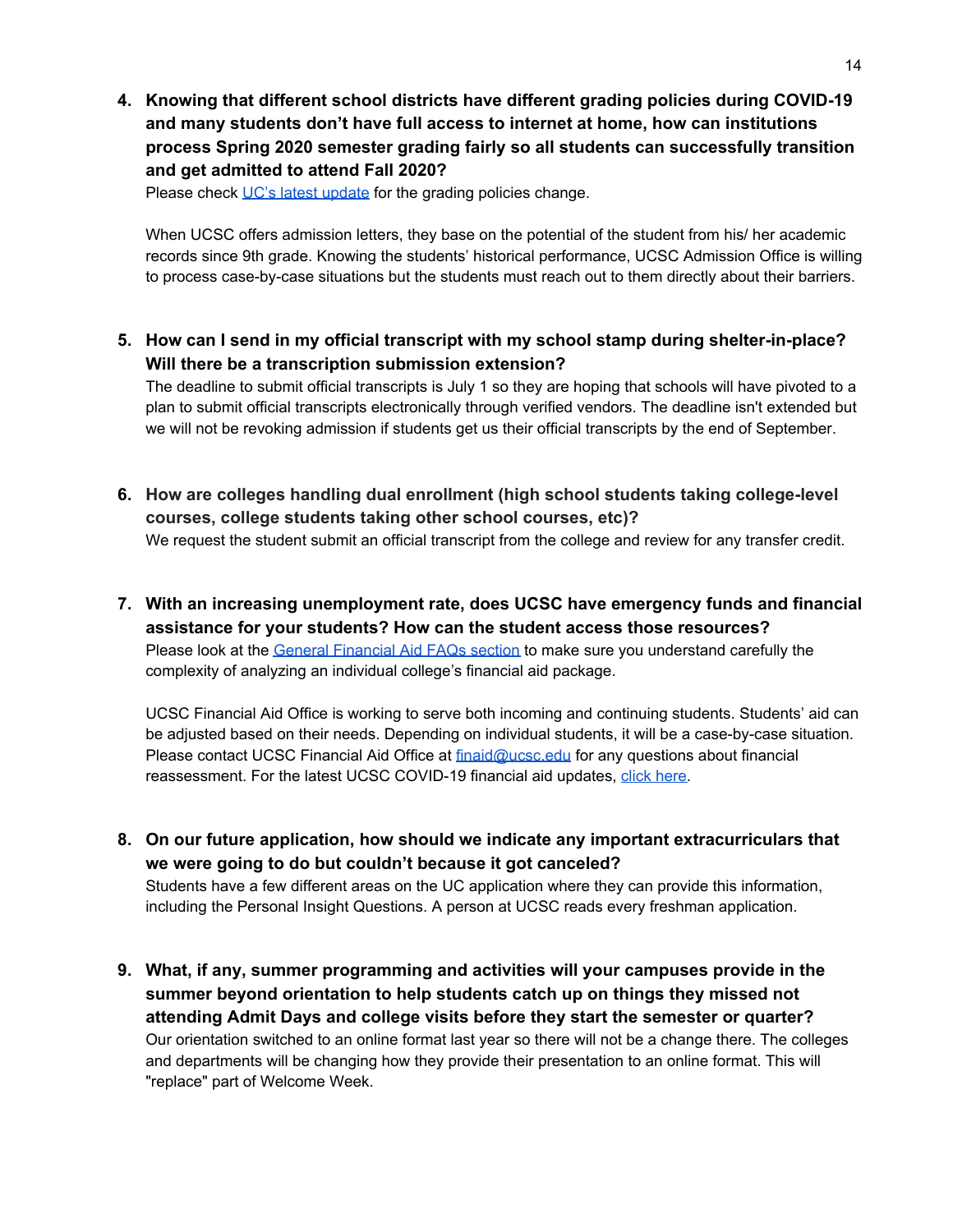#### <span id="page-15-0"></span>**SCU's leadership team through all this has relied on three main principles:**

- 1. Protect the safety and well-bing of our community
- 2. Preserve and invest in our core academic mission of teaching, learning, and research; and
- 3. Minimize the financial impact of the shelter-in-place orders and the related economic downturn, while trying to avoid furloughs and layoffs.
- **1. How are colleges considering conditional admission, waitlist, etc during this period of time?**

SCU wants to prevent over enrollment so they are very cautious with offering additional spots for waitlisted students. SCU is taking many factors into consideration to offer equal educational access to both domestic and international students. SCU has already offered spots for waitlisted students to be a part of incoming freshman for Fall 2020. If you have any questions, please contact the SCU admission office at [admission@scu.edu](mailto:admission@scu.edu).

To learn more about SCU's Undergraduate Admission Updates, visit [here](https://www.scu.edu/admission/undergraduate/first-year-students/).

- **2. If I'm already admitted this year, can I defer my enrollment to a quarter/semester or a year later but due to the uncertainty of how Fall 2020 will look like? What should I do?** Currently, SCU is planning to open their campus as usual in Fall 2020. They do not have any specific plan for the deferment process. SCU is waiting for the federal and state guidance to provide the accomodate their students. If you have any specific questions, please contact the SCU admission office at [admission@scu.edu.](mailto:admission@scu.edu)
- **3. Knowing that different school districts have different grading policies during COVID-19 and many students don't have full access to internet at home, how can institutions process Spring 2020 semester grading fairly so all students can successfully transition and get admitted to attend Fall 2020?**

If you are in a difficult situation, SCU would like to see how their students "step up to the challenge"! SCU is evaluating grading policies and special student circumstances as a case-by-case basis. It's crucial that the student must maintain direct communication with SCU Admission Office at [admission@scu.edu.](mailto:admission@scu.edu)

**4. With an increasing unemployment rate, does SCU have emergency funds and financial assistance for your students? How can the student access those resources?** Please look at the General [Financial](#page-4-0) Aid FAQs section to make sure you understand carefully the complexity of analyzing an individual college's financial aid package.

Please email SCU Admission Office at [admission@scu.edu](mailto:admission@scu.edu) about your financial situation. SCU is working to provide as much financial support to both domestic and international students.